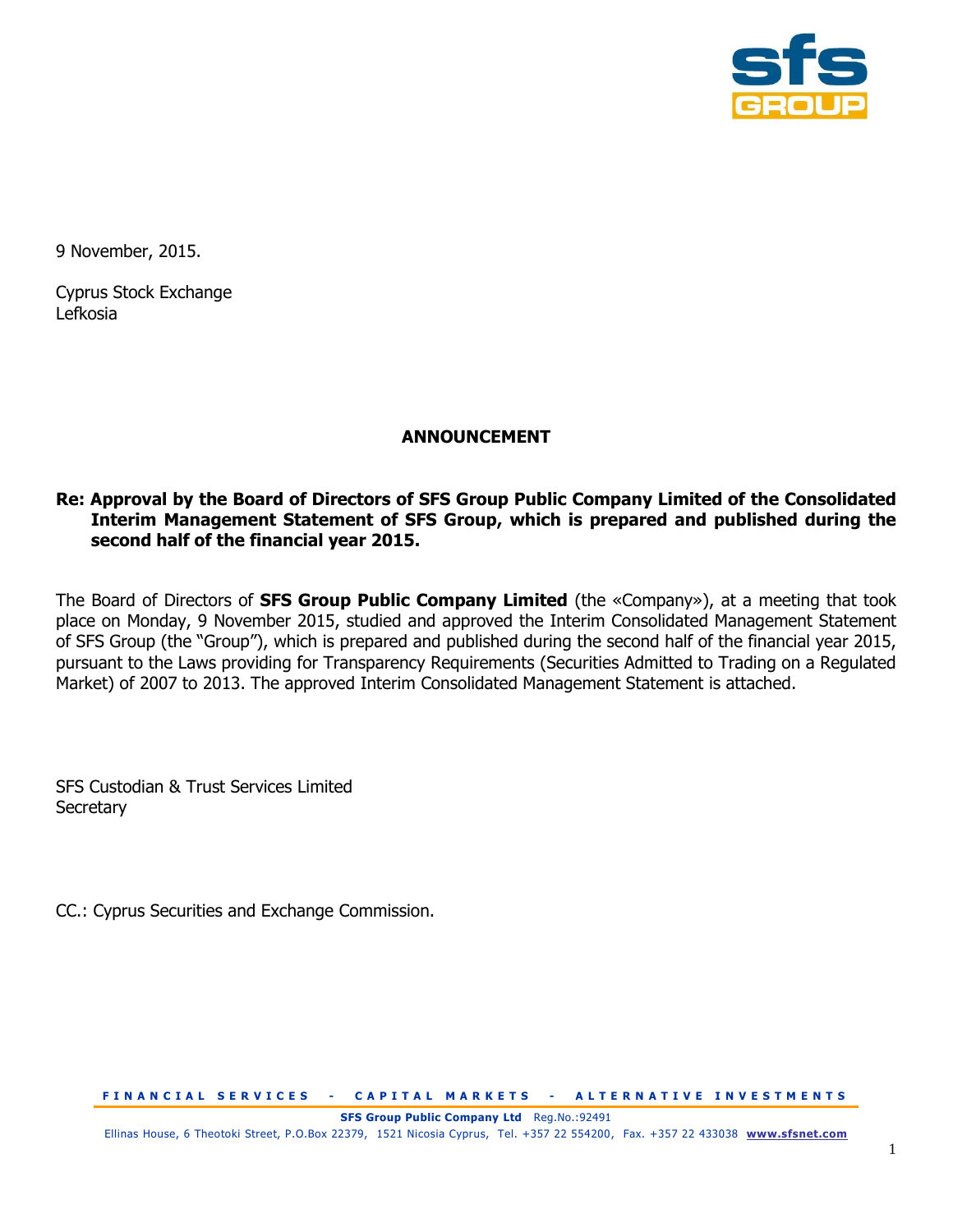

We present the Interim Management Statement of SFS Group Public Company Limited (the "Group") pursuant to the provisions of Section 11 of the Laws providing for Transparency Requirements (Securities Admitted to Trading on a Regulated Market) of 2007 to 2013:

## **UNAUDITED INTERIM CONSOLIDATED MANAGEMENT STATEMENT FOR THE PERIOD 1 JULY TO 9 NOVEMBER 2015**

The Board of Directors of SFS Group Public Company Limited (the "Company") presents the Interim Consolidated Management Statement of the Group which is published during the second semester of the financial year 2015 and covers the period from the commencement of the second semester of 2015 until today (the "reference period") and which has not been audited by the external auditors of the Group.

### **Main activities**

The Group's main activities remain the same and include the provision of advisory and other financial services in Cyprus and abroad, purchase and/or sale of titles for own account as well as for third parties, investments in property and property development, strategic investments in associated companies, trading activities and other related services.

### **Significant facts and transactions**

During the reference period, there were no significant transactions taking place that would affect the results of the Group. Nevertheless, the unprecedented economic crisis and the protracted, deep recession, continue to bear negatively on the Group results and future prospects, and foster risks and uncertainties (see below).

#### **Results**

Group Results during the reference period, show a small reduction in Total Revenues as compared to those in the corresponding period of last year. This reduction is mainly due to the reduction of revenues from the real estate and financial sectors. The Total Contribution of activities also presents a reduction during the reference period in relation to the corresponding period of last year, chiefly due to reduction in gross profits from the real estate and financial sectors, as well as on increased losses due to revaluation of financial assets, valued at fair value in the results.

Group operating costs present an increase during the reference period as compared to the corresponding period of last year, mainly due to the provision made for debtors in default, whereas the sales and distribution costs remain stable in relation to the corresponding period of last year. Financing costs during the reference period also present an increase as compared to the corresponding period of last year, mainly due to increased cost of servicing of existing loans. As a result, loss from activities during the reference period presents an increase as compared to that of the corresponding period of last year.

## **Financial Condition**

Total Group Assets remained at approximately the same levels as at 31 December 2014, whereas the Total Shareholders' Equity presents a decrease corresponding to the Group loss during the reference period.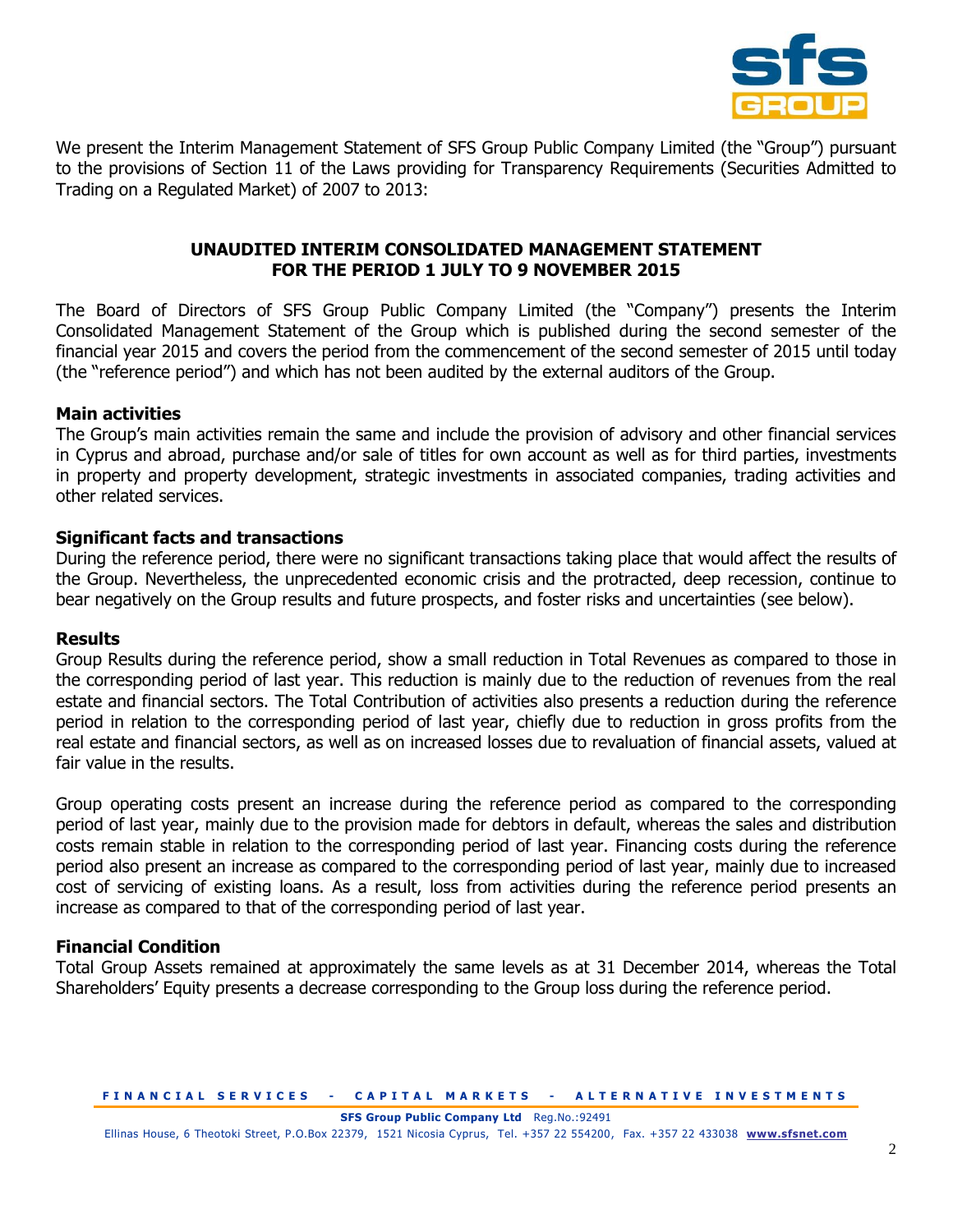

## **Continuing Risks and uncertainties**

Despite the stabilization of fiscal indicators and the announced expectations for a modest macroeconomic growth in 2016, conditions in the private and business sector in Cyprus continue to be characterized by significant uncertainty and lack of liquidity. The still uncertain economic conditions, limited liquidity for loans combined with the problems and adversities faced by the banking sector, have materially influenced:

- The ability of the Group to secure new loans or to re-finance existing loans under terms and conditions comparable with those of previous transactions,
- The ability of commercial and other debtors to repay their dues towards the Group,
- The ability of the Group to dispose existing reserves or to conclude contracts for the development of new real estate units and/or to have sufficient business turnover and/or to provide its services to clients, and
- The cash flow provisions of the Group and the revaluation of financial and non-financial assets.

These conditions, in conjunction with the current economic environment, could further negatively impact on the value of the assets, the economic results, the cash flows of the Group and, by extension, its ability to continue operating on a going concern basis.

The Management of the Group is in no position to exhaustively predict all risks and uncertainties during the second semester of the year and whether those will materialize or not, and, in case they materialize their impact on the Cypriot economy, and consequently, any impact in the future financial performance, the cash flows and the financial position of the Group. It is considered that necessary measures for the preservation of the viability of the Group, in the current, particularly difficult, business and financial environment are being taken.

#### **Prospects**

The second semester of 2015 appears to be at least as difficult in all main sectors of activities of the Group. The aims of the Group for the year, are the successful restructuring of the majority of its loans as well as, in the best way possible to protect shareholders' equity from significant fluctuations that are observed in the values of all investments (capital) in all sectors of the Cypriot economy, with a view to securing in the most expedient manner the Group assets, until the exit of the economy from the deep and protracted recession, following the unprecedented crisis it has experienced.

The main areas of concentration of the Group for 2015, remain:

- Financial activities
- Management and development of real estate (Cyprus)
- Commercial activities (Cyprus)

**FINANCIAL SERVICES - CAPITAL MARKETS - ALTERNATIVE INVESTMENTS** 

**SFS Group Public Company Ltd** Reg.No.:92491

Ellinas House, 6 Theotoki Street, P.O.Box 22379, 1521 Nicosia Cyprus, Tel. +357 22 554200, Fax. +357 22 433038 **[www.sfsnet.com](http://www.sfsnet.com/)**